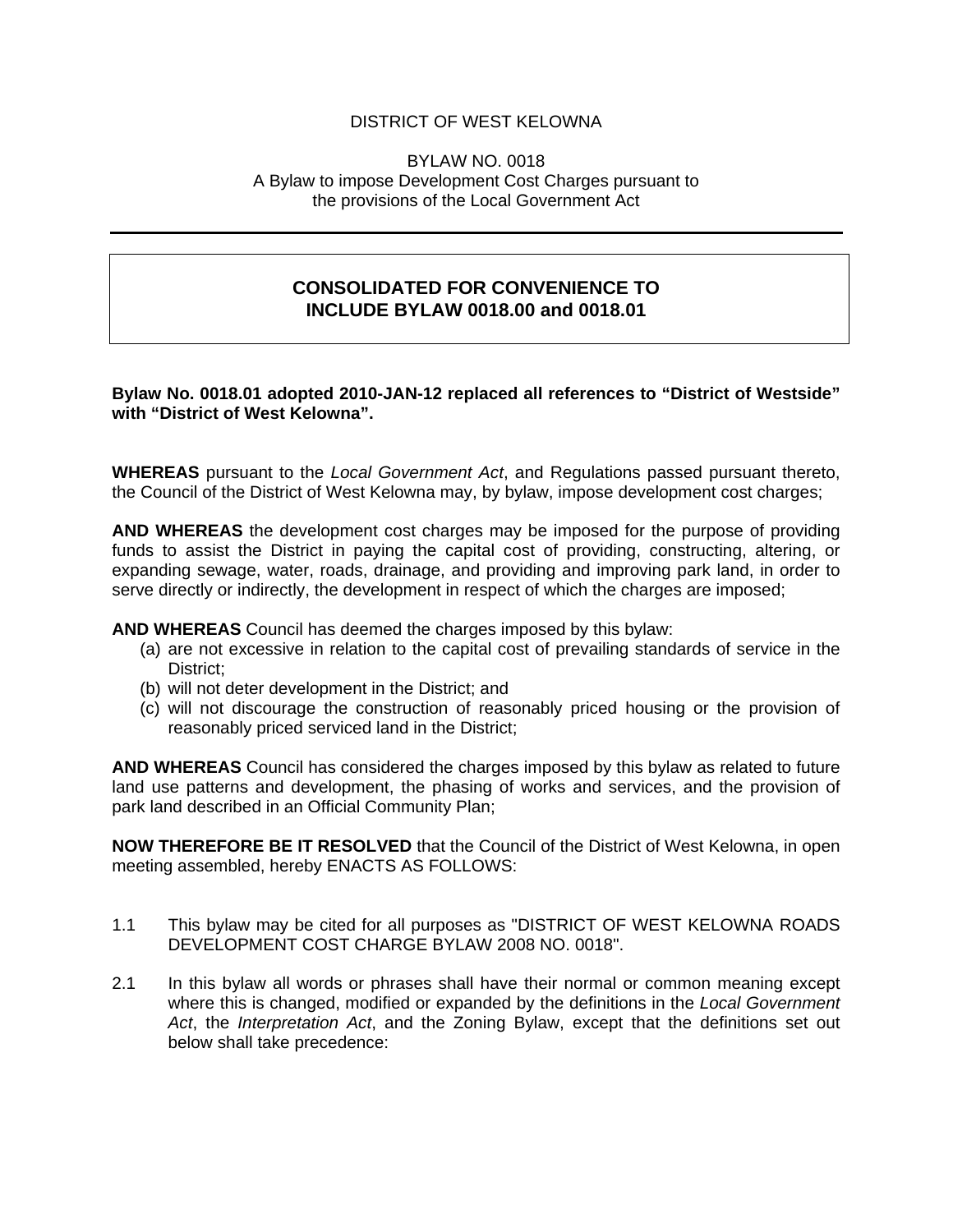**"Capital Cost Burden"** means a burden placed on the District to undertake any portion of a capital project, in the present or at any time in the future. If development has any impact on roads, water, sewer, drainage, parks or any other capital work under the jurisdiction of the District, then it places a capital cost burden on the District. If development utilizes existing capacity in a District capital work, then it has a capital cost burden on the District.

**"Commercial"** means a commercial development in an "C" zone listed in the Zoning Bylaw, or a similar development in another zone permitted in accordance with the Zoning Bylaw, in which the predominant use, as determined by its general purpose and list of principal uses, is of a commercial nature.

**"Congregate Housing"** means permanent housing in the form of multiple sleeping units where residents are provided with common dining facilities, meal preparation, laundry services and room cleaning. Congregate housing may also include other services such as transportation for routine medical appointments and counseling. Such facilities may or may not be licensed under the *Community Care Facility Act*.

**"Duplex Housing"** means a building designed and constructed exclusively to accommodate two households in separate dwelling units sharing a common party wall. It does not include a secondary suite.

**"Gross Floor Area"** means the sum of the floor areas of each storey in each building on a parcel, measured between the exterior walls of such buildings. The gross floor area includes unfinished areas such as basements but excludes residential parking garages.

**"Industrial"** means an industrial development in an "I" zone listed in the Zoning Bylaw, or a similar development in another zone permitted in accordance with the Zoning Bylaw, in which the predominant use, as determined by its general purpose and list of permitted uses, is of an industrial nature.

**"Institutional"** means development of an institutional nature in a "P" zone listed in the Zoning Bylaw, or a similar development of an institutional nature permitted in another zone in accordance with the Zoning Bylaw.

**"Multiple Unit Housing"** means a building used for duplex, triplex, fourplex, townhome or apartment housing, or manufactured homes within a mobile home park.

**"Parcel"** means any lot, block or other area in which land is held, or into which land is subdivided, including a bare land strata parcel, but does not include a highway.

**"Secondary Suite"** means a self-contained, accessory dwelling unit that provides living accommodation based on rental periods of one month or greater. The secondary suite is located within a single detached house or accessory building that has its own separate kitchen, sleeping and bathing facilities. A secondary suite does not include townhouses, duplex housing, or apartment housing.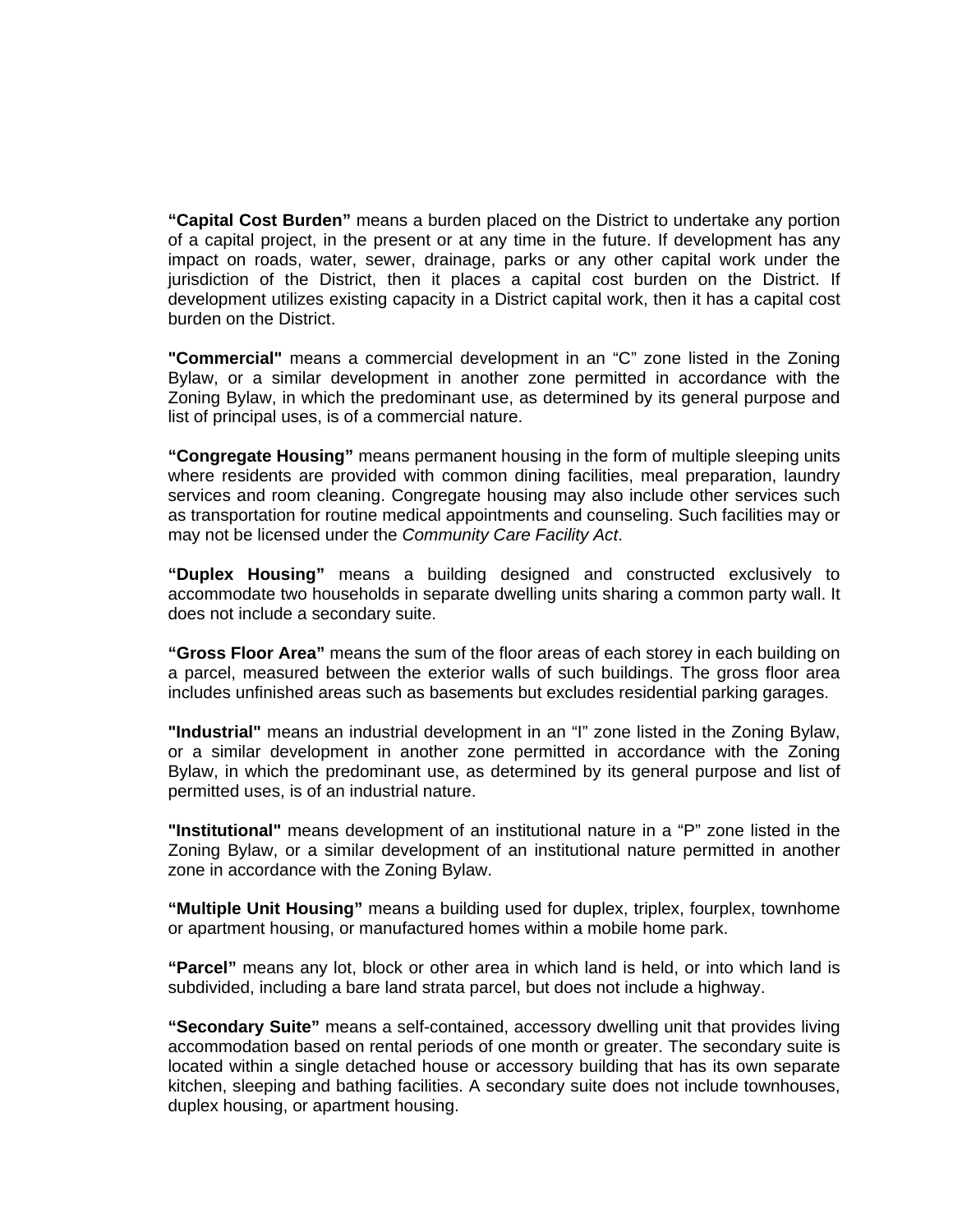**"Single Detached Housing"** means a detached building containing only one dwelling unit, designed exclusively for occupancy by one household.

**"Zone"** means the zones identified and defined in the Zoning Bylaw.

**"Zoning Bylaw"** means the Regional District of Central Okanagan Zoning Bylaw No. 871, as amended from time to time.

- 3.1 Every person who obtains:
	- (a) Approval of subdivision of land under the *Land Title Act* or the *Strata Property Act*, or
	- (b) A building permit authorizing the construction, alteration or extension of a building or structure,

shall be liable to the District for payment of the development cost charges as set out on the following Schedule attached hereto and forming part of this bylaw, namely **"Schedule A – Development Cost Charges Summary".** 

- 3.2 The amount of development cost charges payable depends upon:
	- (a) The number of additional lots being created by the application for a single detached housing subdivision;
	- (b) The number of dwelling units proposed when applying for a building permit for a multiple unit housing building;
	- (c) The number of beds proposed when applying for a building permit for a congregate housing development; and
	- (d) The gross floor area that will be constructed when applying for a building permit for commercial, or institutional (non-congregate housing) development; and
	- (e) The gross area of industrial land when applying for a building permit for industrial development.

For mixed use developments, the development cost charge payable shall be calculated separately for each portion of the development in accordance with the zones and land uses which are contained in the building permit or subdivision application. The total payable will be the sum of the development cost charges for each portion of the development.

- 3.3 Development Cost Charges pursuant to this bylaw shall be paid to the District under Section 3.1 of this bylaw at the time of subdivision or building permit, as determined by the District.
- 3.4 Notwithstanding Sections 3.1 to 3.3 of this Bylaw, no development cost charge is payable where exempt in a provision outlined in the *Local Government Act.*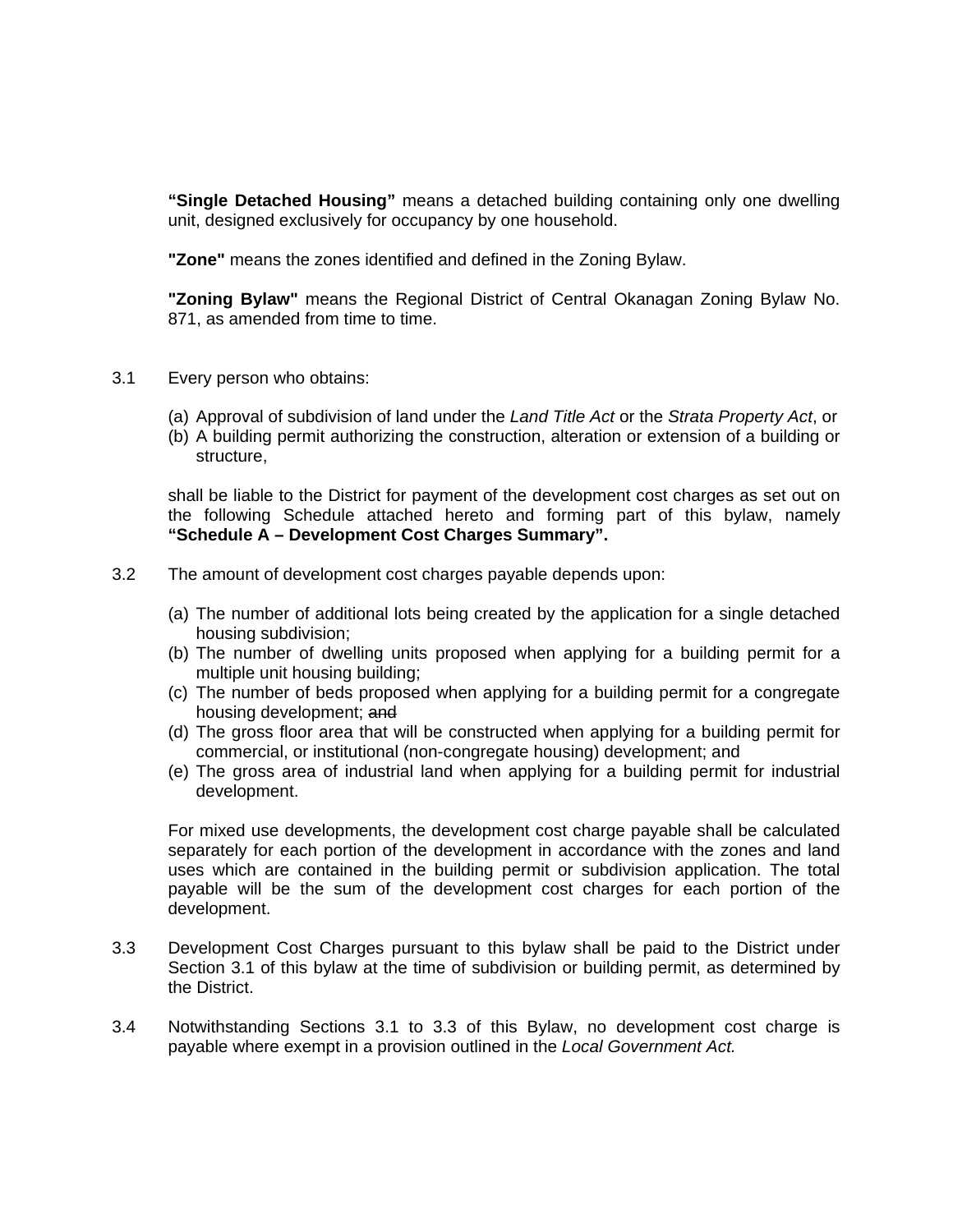- 3.5 Notwithstanding the exemption provisions in the *Local Government Act*, and as per the provisions in the *Local Government Act*, a development cost charge is payable under Section 3.1(b) for a building permit authorizing the construction of a building containing two or three self-contained dwelling units. The construction of a secondary suite that is either integrated within the principal dwelling unit or contained within an accessory building is exempt from development cost charges under this bylaw.
- 4.1 The boundaries of this bylaw are the entire municipality of the District of West Kelowna, as amended from time to time.
- 5.1 This bylaw shall come into full force and effect and be binding on all persons as and from the day this bylaw is adopted.

PASSED FIRST READING, 2008-AUG-05 PASSED SECOND READING, 2008-AUG-05 PASSED THIRD READING, 2008-AUG-05 APPROVED BY THE INSPECTOR OF MUNICIPALITIES, 2008-AUG-14 ADOPTED, 2008-AUG-19

\_\_\_\_\_\_\_\_\_\_\_\_\_\_\_\_\_\_\_\_\_\_\_\_\_\_\_\_\_\_\_ MAYOR

DIRECTOR OF CORPORATE SERVICES

\_\_\_\_\_\_\_\_\_\_\_\_\_\_\_\_\_\_\_\_\_\_\_\_\_\_\_\_\_\_\_